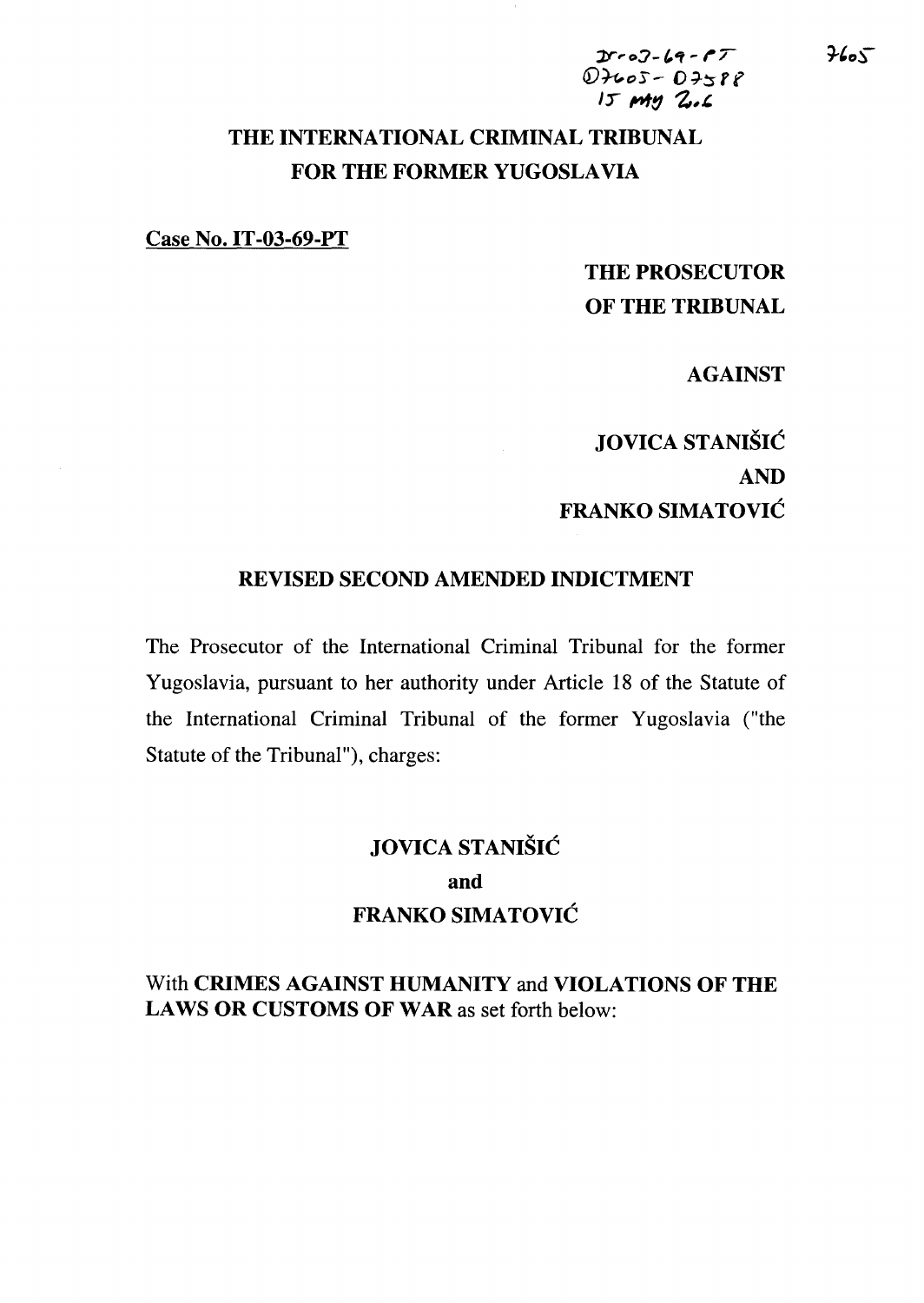### THE ACCUSED

- 1. **Jovica STANIŠIĆ** was born on 30 July 1950 in Ratkovo in the Automomous Province of Vojvodina, Republic of Serbia. He commenced work in the State Security Service *(Drzavna bedzbednost* or "DB ") of the Ministry of the Internal Affairs of the Republic of Serbia *(Ministarstvo Unutrasnjih Poslava*  or "MUP") in 1975. He held the position of Deputy Head of the DB throughout 1991 and was *defacto* head of the DB until his formal appointment to the position of Head or Chief of the DB from 31 December 1991 to 27 October 1998.
- 2. Franko SIMATOVIC, also known as "Frenki", was born on 1 April 1950 in Belgrade, Republic of Serbia. He commenced work with the DB in 1978 and worked in various roles until 2001. During the time relevant to the Indictment he initially worked counter intelligence and then moved into the newly formed Intelligence Administration (or Second Administration) of the DB and as such was the commander of the Special Operations Unit of the DB.

#### STATEMENT OF FACTS

3. From no later than May 1991, and at other times during the period relevant to this Indictment, secret units which were not legally authorised were established by or with the assistance of the Serbian DB for the purpose of undertaking special military actions in the Republic of Croatia (hereinafter "Croatia") and Bosnia and Hercegovina (hereinafter "BiH"). These units (hereinafter referred to as "special units of the Republic of Serbia DB") included, but were not limited to, groups known by the following names: Red Berets, Scorpions, Arkan's Tigers also known as Arkan's Men or Arkanovci, "Martic's Police", Militia of the so-called Serbian Autonomous District *Srpska autnomna oblast* (hereinafter "SAO") of Slavonia, Baranja and Western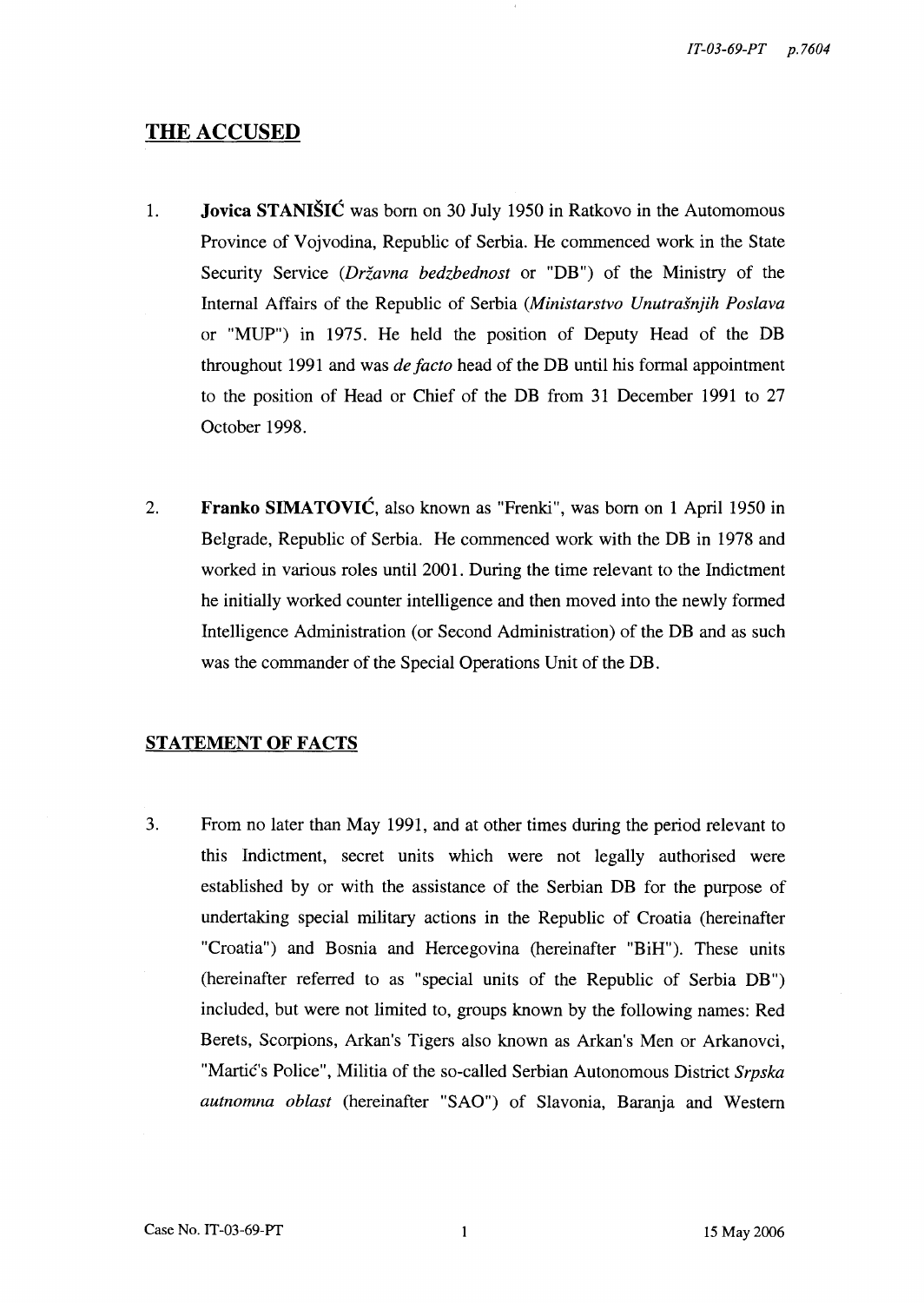SrijemlSrem (hereinafter "SBWS"), JSO *(Jedinice specijalne operacije)* and JATD *(Jedinice za antiteroristicka dejstva).* 

- 4. In or about April 1991, **Franko SIMATOVIC,** under the authority of **Jovica STANIŠIĆ**, helped to establish a training centre in Golubić, near Knin in the SAO Krajina, where armed units were trained. Additional training centres were subsequently established and financed by the Republic of Serbia DB. Volunteers and conscripts trained at these centres were deployed to special units of the Republic of Serbia DB or were deployed to locations in Croatia where they were subordinated to the Territorial Defence (hereinafter "TO") including the TO of the so-called SAO SBWS, "Martic's Police," also known as the "Marticevci," the "SAO Krajina Police" or "SAO Krajina Milicija" (hereinafter "Martic's Police"), the TO or to locations in BiR where they were subordinated to the Bosnian Serb Army or *Vojska Repuhlike Srpske*  (hereinafter "VRS"), TO or local SDS units.
- 5. **Franko SIMATOVIC** had responsibility for these special units of the Republic of Serbia DB and directed their involvement in particular operations in Croatia and BiR.
- 6. From April 1991 through to the end of 1991, Serb forces in Croatia, including forces of the TO and Martic's Police, which were directed, organised, trained, supplied, armed, and financed in part through **Jovica STANISIC** and **Franko SIMATOVIC,** along with Yugoslav People's Army (hereinafter "JNA") and paramilitary forces, attacked and took control of towns and villages in the SAO Krajina and the SAO SBWS.
- 7. From March 1992 and continuing through 1995, special units of the Republic of Serbia DB, organised, trained and financed in part through **Jovica STANISIC** and **Franko SIMATOVIC,** along with Serb forces in BiR,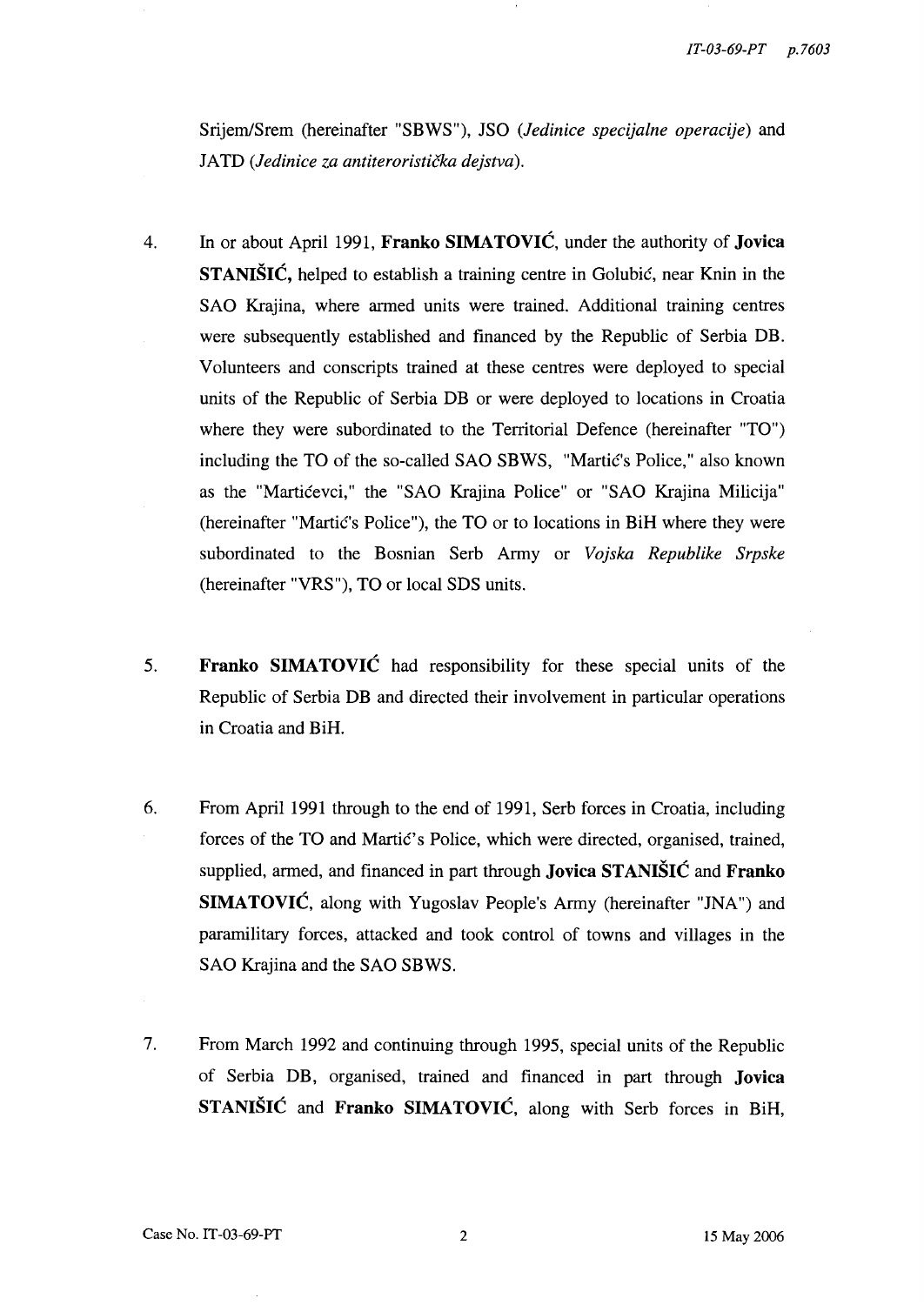attacked and took control of towns and villages in the municipalities of Bijeljina, Bosanski Samac, Doboj, Sanski Most and Zvornik.

#### **INDIVIDUAL CRIMINAL RESPONSIBILITY**

#### Article 7(1) of the Statute of the Tribunal

- 8. **Jovica STANIŠIĆ** and **Franko SIMATOVIĆ** are individually criminally responsible for the crimes referred to in Articles 3 and 5 of the Statute of the Tribunal as described in this Indictment, which they planned, ordered, committed or in whose planning, preparation or execution they otherwise aided and abetted. By using the word "committed" in this Indictment, the Prosecutor does not allege that the accused physically committed any of the crimes charged personally. "Committed" in this Indictment includes participation in a joint criminal enterprise.
- 9. The objective of this joint criminal enterprise was the forcible and permanent removal of the majority of non-Serbs, principally Croats, Bosnian Muslims and Bosnian Croats, from large areas of Croatia and BiH, through the commission of the crimes of Persecutions, Murder, Deportations and Inhumane Acts (Forcible Transfers). **Jovica STANISIC** and **Franko SIMATOVIC** participated in the joint criminal enterprise as co-perpetrators or as aiders and abettors, in the ways set out below.
- 10. The crimes charged in this Indictment were within the joint criminal enterprise and **Jovica STANISIC and Franko SIMATOVIC** held the state of mind necessary for the commission of each of these crimes, that is: Count 1, Persecutions, the intent to violate basic and fundamental rights of Croats, Bosnian Muslims, Bosnian Croats, and other non-Serbs on the basis of religion, race or political beliefs; Counts 2 and 3, Murder, the intent to kill or inflict serious injury in reckless disregard of human life; Counts 4 and 5, Deportations and Inhumane Acts (Forcible Transfers), the knowing and intentional participation in expulsion or coercive conduct to forcibly deport or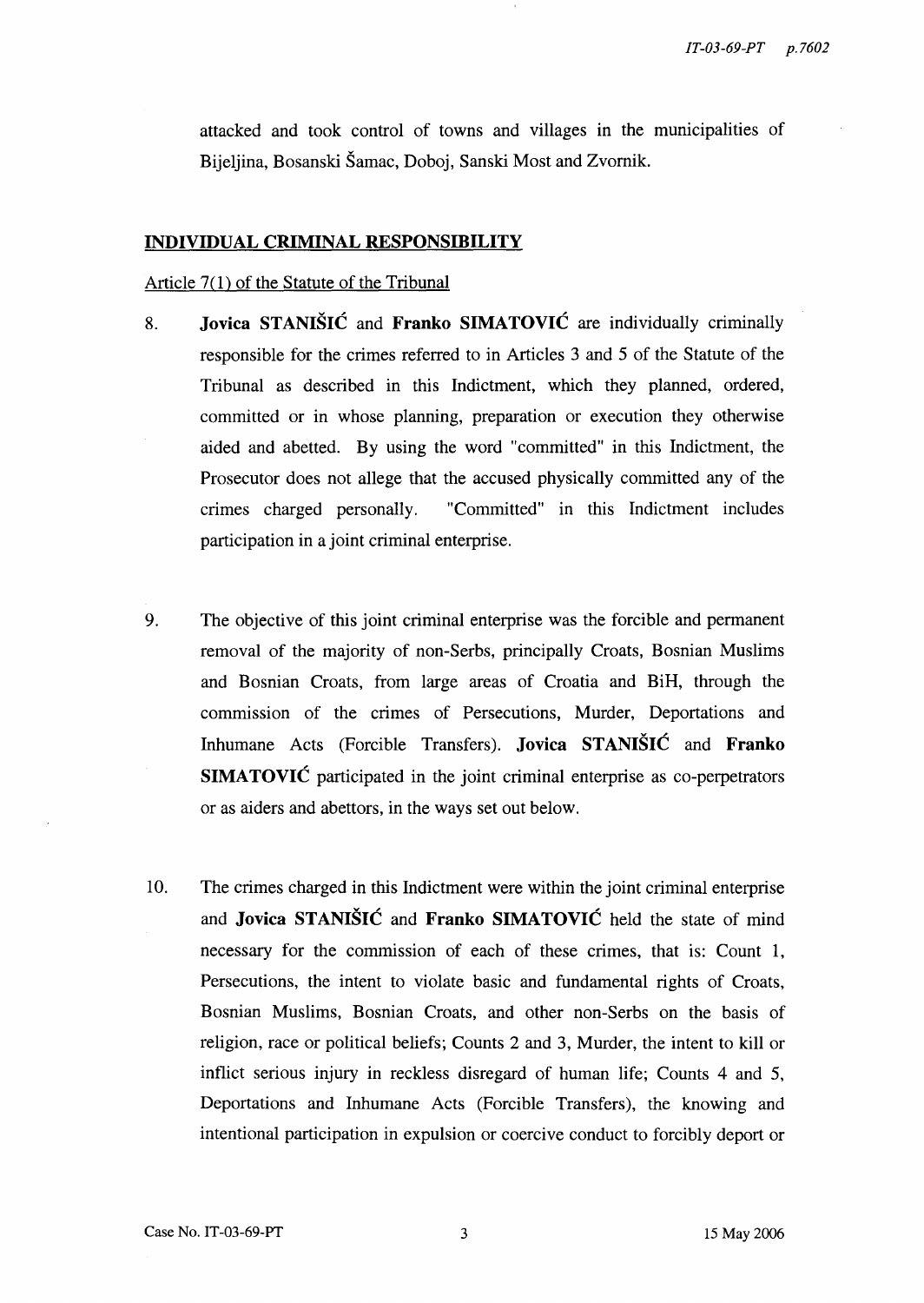transfer one or more persons to another State or location without grounds permitted by international law and/or wilful intention to force persons to leave their territory without grounds permitted by international law. Alternatively, the crimes charged in this Indictment were natural and foreseeable consequences of the execution of the object of the joint criminal enterprise. Jovica STANIŠIĆ and Franko SIMATOVIĆ were aware that such crimes were the possible outcome of the execution of the joint criminal enterprise.

- 11. The joint criminal enterprise was in existence no later than 1 August 1991 and continued until at least 31 December 1995.
- 12. Numerous individuals participated in this joint criminal enterprise. Each participant, by acts or omissions, contributed to achieving the objective of the enterprise. Individuals who participated in this joint criminal enterprise, thereby significantly furthering the objective of the enterprise, included the accused Jovica STANISIC and Franko SIMATOVIC; Slobodan MILOŠEVIĆ; Veljko KADLJEVIĆ; Blagoje ADŽIĆ; Ratko MLADIĆ; Radmilo BOGDANOVIĆ; Radovan STOJIČIĆ, also known as "Badža"; Mihalj KERTES; Milan MARTIĆ; Radovan KARADŽIĆ; Biljana PLAVŠIĆ; Željko RAŽNATOVIĆ, also known as "Arkan"; Vojislav SESELJ; and other members of the JNA, later the Army of the Federal Republic of Yugoslavia (hereinafter "VJ"), the VRS and the army of the Republic of Serbian Krajina (hereinafter "VRSK"); the Serb TO of Croatia, BiH, Serbia and Montenegro; local police forces and Serbian MUP, including the DB of Serbia and Martic's Police; and members of Serbian, Montenegrin and Bosnian Serb paramilitary forces units.
- 13. **Jovica STANIŠIĆ** and **Franko SIMATOVIĆ**, acting individually and/or in concert with other members of the joint criminal enterprise participated in the joint criminal enterprise in the following ways: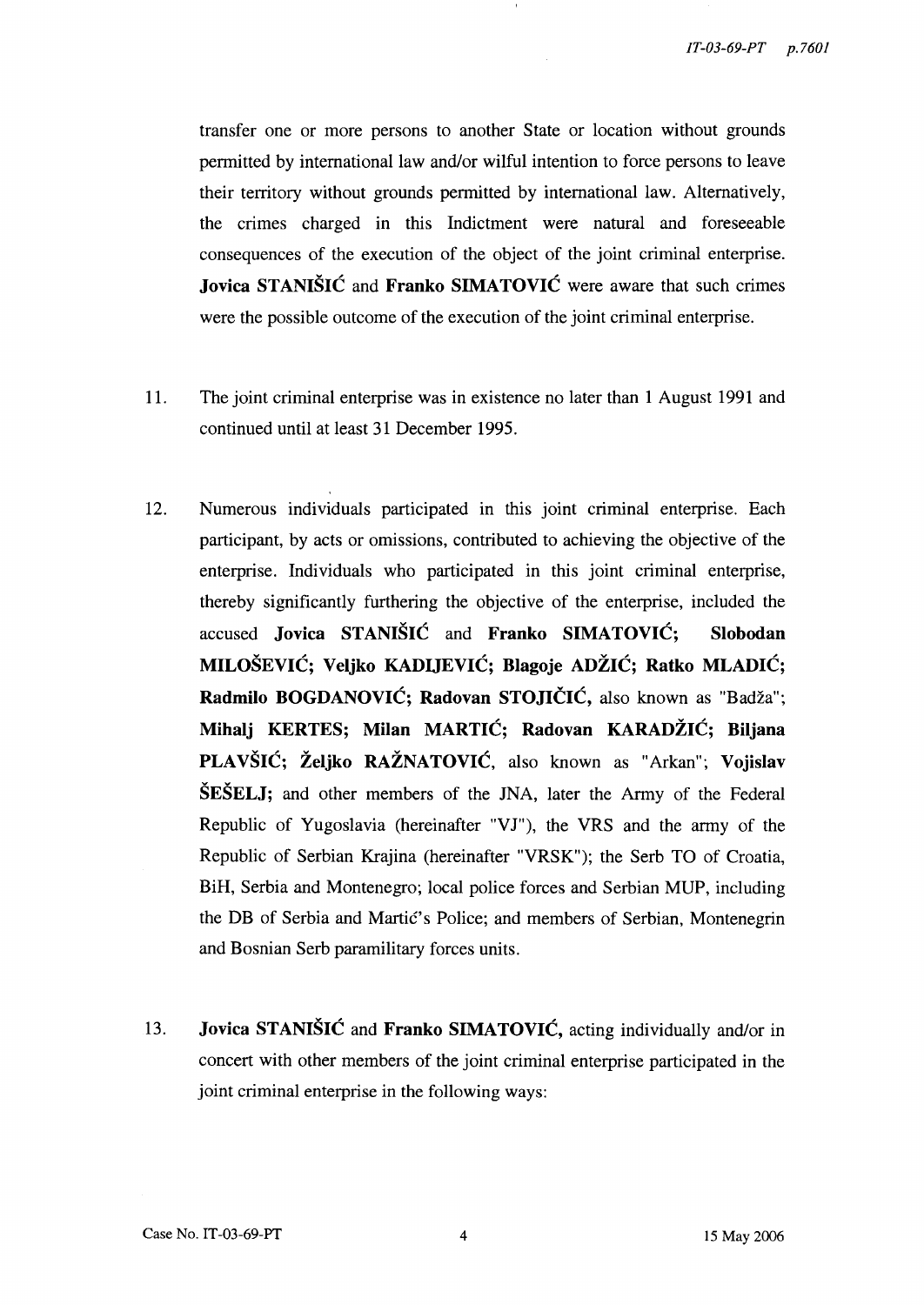They participated in the formation, financing, supply and support of special units of the Republic of Serbia DB:

They directed members and agents of the DB who participated in the perpatration of the crimes in this Indictment;

They provided arms, funds, training, logistical support and other substantial assistance or support to special units of the Republic of Serbia DB that were involved in the commission of crimes in Croatia and BiH between 1 August 1991 and 31 December 1995.

14. **Jovica STANISIC and Franko SIMATOVIC** knowingly and wilfully participated in the joint criminal enterprise, while being aware of the foreseeable consequences of this enterprise. On this basis they bear individual criminal responsibility for these crimes under Article 7(1) of the Statute of the Tribunal, in addition to their responsibility under Article 7(1) for having planned, ordered or otherwise aided and abetted in the planning, preparation and execution of these crimes.

## **GENERAL LEGAL ALLEGATIONS**

- 15. All acts and omissions alleged in this Indictment occurred on the territory of the former Yugoslavia.
- 16. At all times relevant to this Indictment, a state of armed conflict existed in Croatia and BiH.
- 17. At all times relevant to this Indictment, **Jovica STANISIC and Franko SIMATOVIC** were required to abide by the laws and customs governing the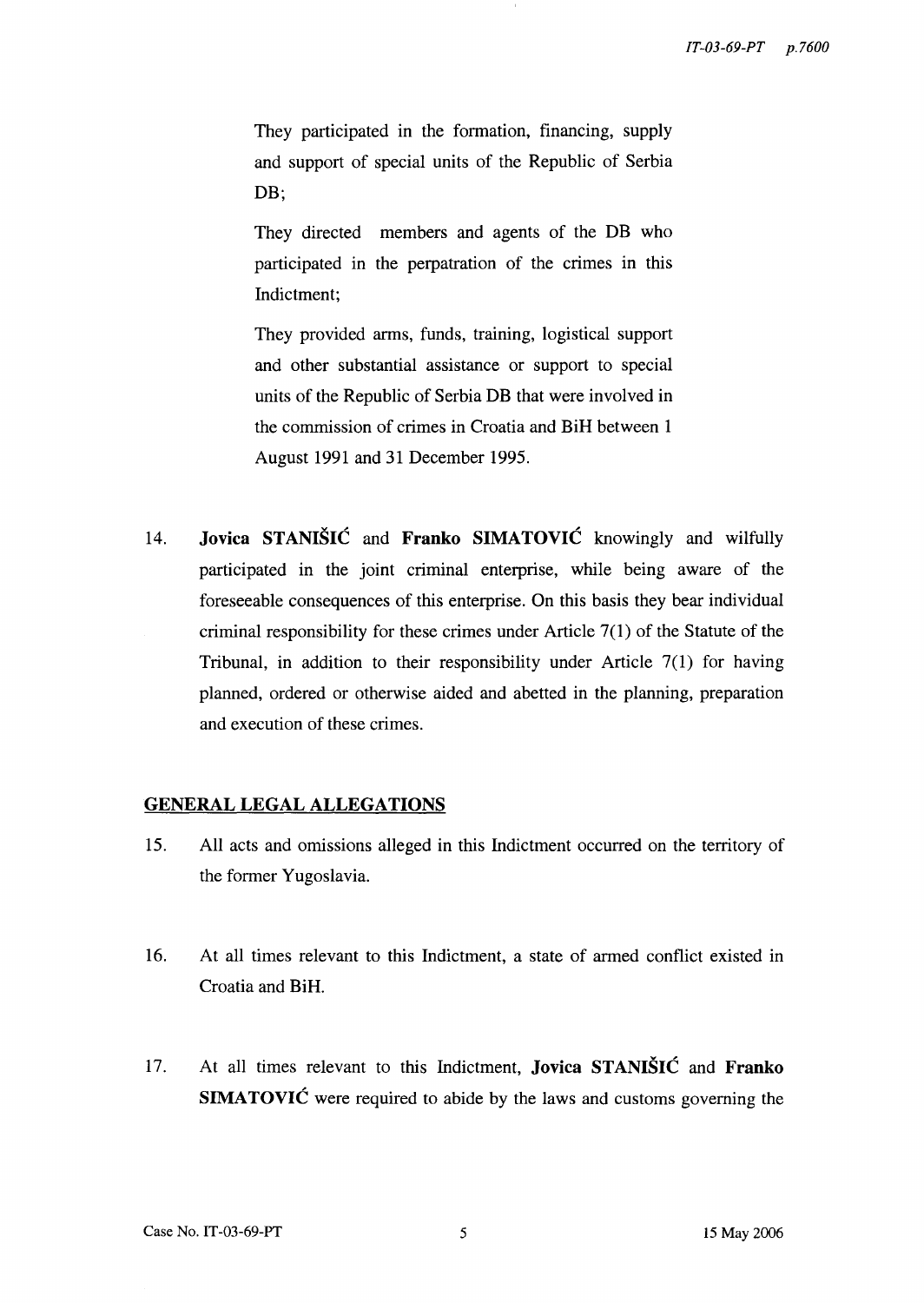conduct of armed conflicts, including the Geneva Conventions of 1949 and the Additional Protocols thereto.

18. All acts and omissions charged in this Indictment as crimes against humanity were part of widespread or systematic attacks directed against the Croats, Bosnian Muslims, Bosnian Croats and other non-Serb civilian populations within large areas of Croatia and BiH.

#### THE CHARGES

#### COUNT 1

#### PERSECUTIONS

- 19. From on or about 1 April 1991 until 31 December 1995, Jovica STANIŠIĆ and Franko SIMATOVIC, acting alone or in concert with members of the joint criminal enterprise, planned, ordered, committed or otherwise aided and abetted the planning, preparation or execution of persecutions of Croats, Bosnian Muslims and Bosnian Croats and other non-Serbs within the SAO Krajina, SAO SBWS and the BiH municipalities of Bijeljina, Bosanski Samac, Doboj, Sanski Most, Tmovo (of prisoners from Srebrenica) and Zvomik.
- 20. Throughout this period, Serb forces comprised of special units of the Republic of Serbia DB, acting alone or in conjunction with other Serb forces including: Serbian MUP; the JNA, later divided into the VJ, VRS and VRSK; local TO units; Republika Srpska police forces; and other paramilitary units took control of towns and villages in these territories. After take-over, Serb forces, in co-ordination with local Serb authorities, established a regime of persecutions designed to drive the Croats, Bosnian Muslims, Bosnian Croats and other non-Serbs from these territories.
- 21. These persecutions were committed on the discriminatory grounds of political affiliation, race or religion and included: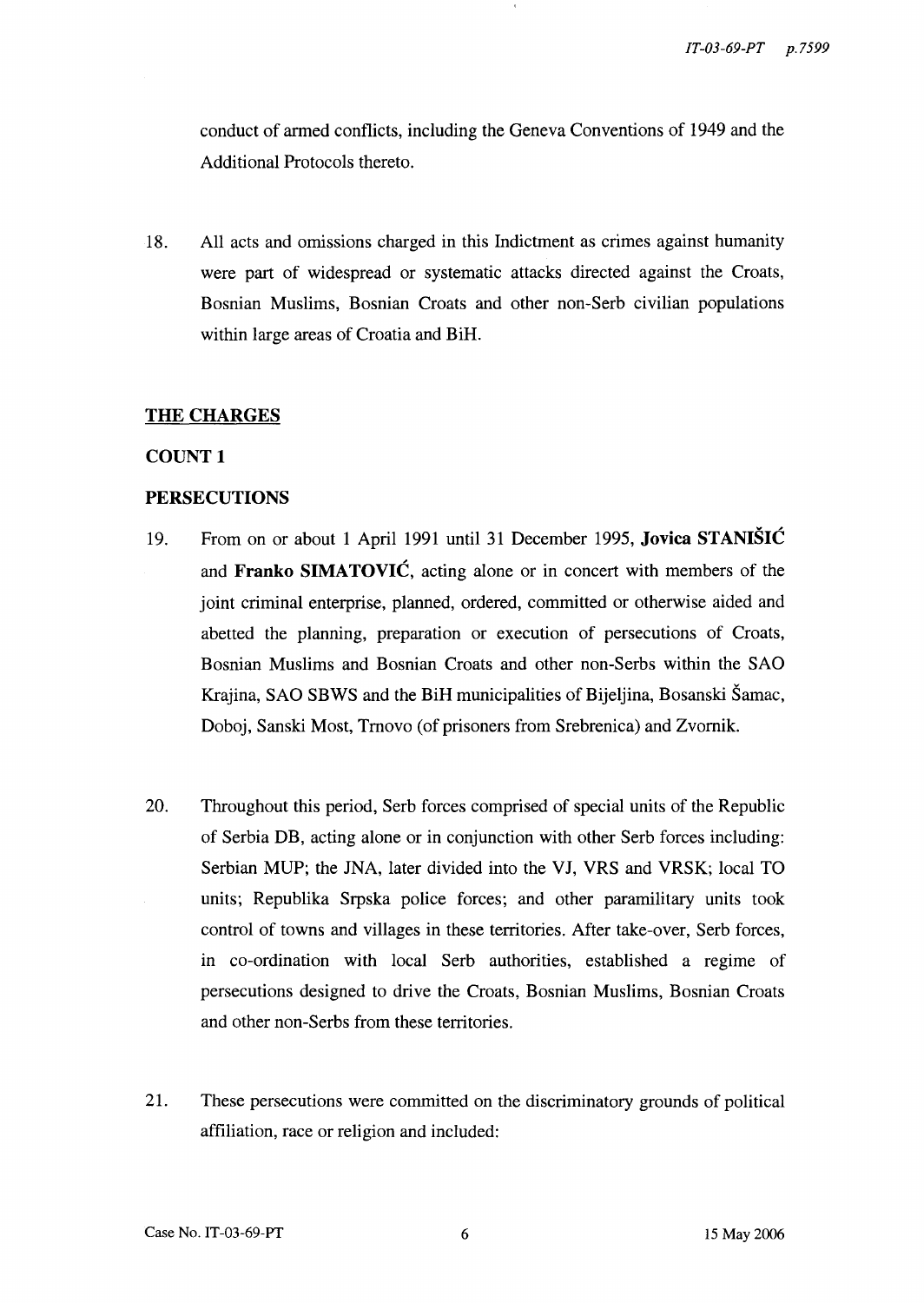- a) The murder of Croats, Bosnian Muslims, Bosnian Croats and other non-Serb civilians, as described in paragraphs 23 to 60 of this Indictment.
- b) The forcible transfer and deportation of Croats, Bosnian Muslims, Bosnian Croats and other non-Serb civilians, as described in paragraphs 62 to 63 of this Indictment.
- 22. By these acts and omissions, Jovica STANISIC and Franko SIMATOVIC acting alone or in concert with members of the joint criminal enterprise, planned, ordered, committed or otherwise aided and abetted the planning, preparation or execution of:

COUNT 1: PERSECUTIONS ON POLITICAL RACIAL OR RELIGIOUS GROUNDS, a CRIME AGAINST HUMANITY, punishable under Articles 5(h) and 7(1) of the Statute of the Tribunal.

#### COUNTS 2 and 3

#### MURDER

23. From on or about May 1991 until 31 December 1995, Jovica STANISIC and Franko SIMATOVIĆ acting alone or in concert with other members of the joint criminal enterprise planned, ordered, committed or otherwise aided and abetted the planning, preparation or execution of the murder and wilful killing of non-Serbs, principally Croats, Bosnian Muslims and Bosnian Croats. The murder and wilful killing were effected by the killing of Croats, Bosnian Muslims, Bosnian Croats and other non-Serbs in their towns and villages during and after the take-over of the SAO Krajina, SAO SBWS and territories in BiH in the municipalities of Bijeljina, Bosanski Samac, Doboj, Sanski Most, Tmovo (of prisoners from Srebrenica) and Zvomik.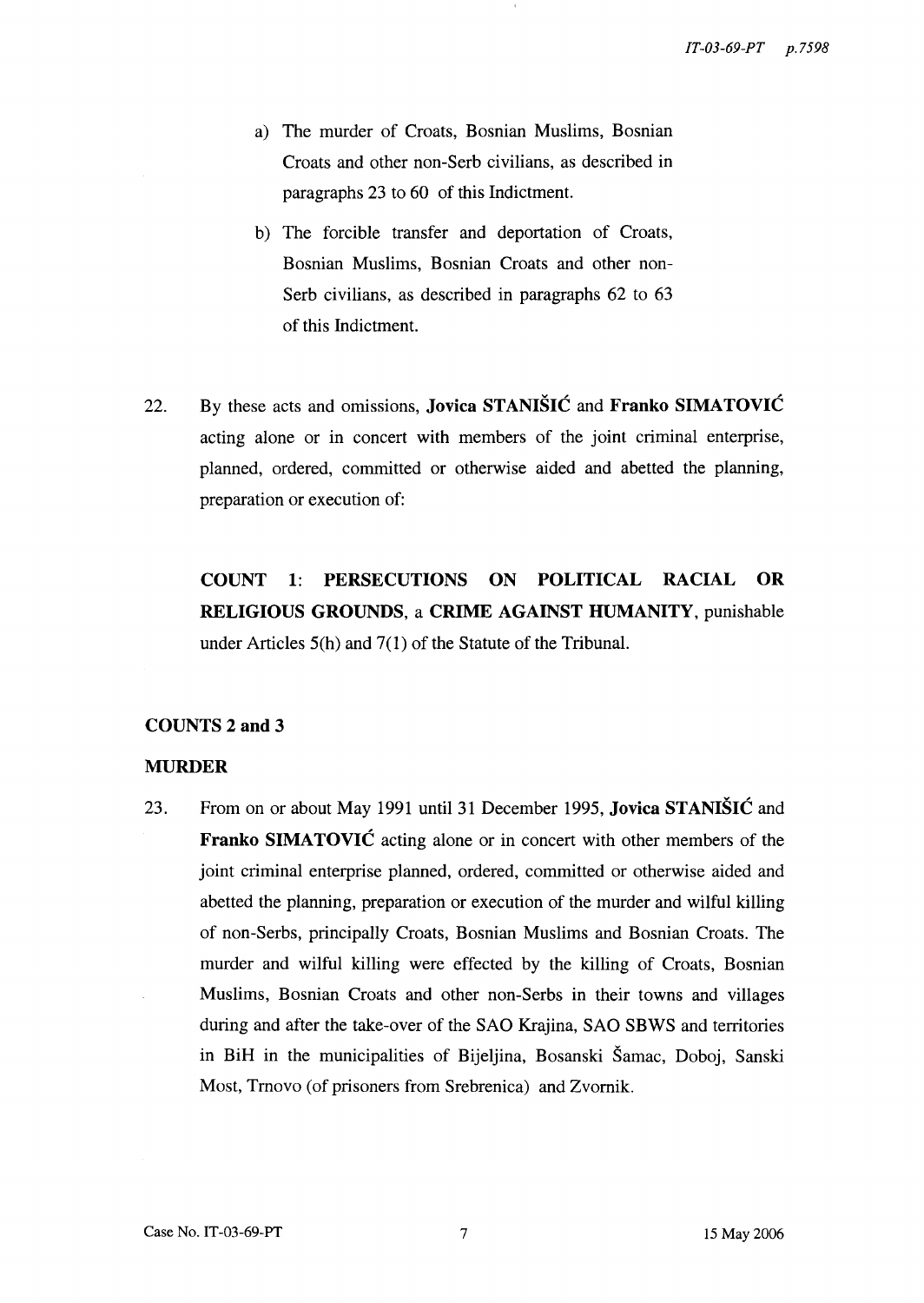#### SAOKRAJINA

- 24. From on or about 7 October 1991, members of Martic's Police and other Serb forces, in particular the JNA and members of the local Serb TO, were in control of the area of Hrvastka Kostajnica. Most of the Croat civilians fled their homes during the September 1991 attack. Approximately 120 Croat citizens, mostly women, elderly or the infirm remained in the villages of Dubica, Cerovljani and Bacin. On the morning of 20 October 1991, members of Martic's Police and other Serb forces rounded up fifty-three civilians in Dubica and detained them in the village fire station. Over the course of the day and night ten of these civilians were released because they were Serbs or had connections with Serbs. On 21 October 1991, members of Martic's Police and the other Serb forces described above took the remaining forty-three detained Croats to a location near the village of Bacin. Members of Martic's Police and other Serb forces also brought at least thirteen additional non-Serb civilians from Bacin and Cerovljani to this location. All fifty-six non-Serb civilians were executed in this location. At approximately the same time the members of Martic's Police and the other Serb forces described above took away an additional thirty civilians from Bacin and twenty-four from the villages of Dubica and Cerovljani to an unknown location where the civilians were killed.
- 25. From early August 1991 until 12 November 1991, the Croat villages of Saborsko, Poljanak and Lipovača were attacked by members of Martic's Police and other Serb forces, in particular the JNA and members of the local Serb TO. These attacking forces killed all remaining non-Serb inhabitants of the villages they found as they entered the villages.
- 26. On 28 October 1991, local TO units entered Lipovaca and killed eight civilians.
- 27. On 7 November 1991, JNA and TO units, in particular a special JNA unit from Niš, entered the hamlet of Vukovići near Poljanak and killed nine civilians.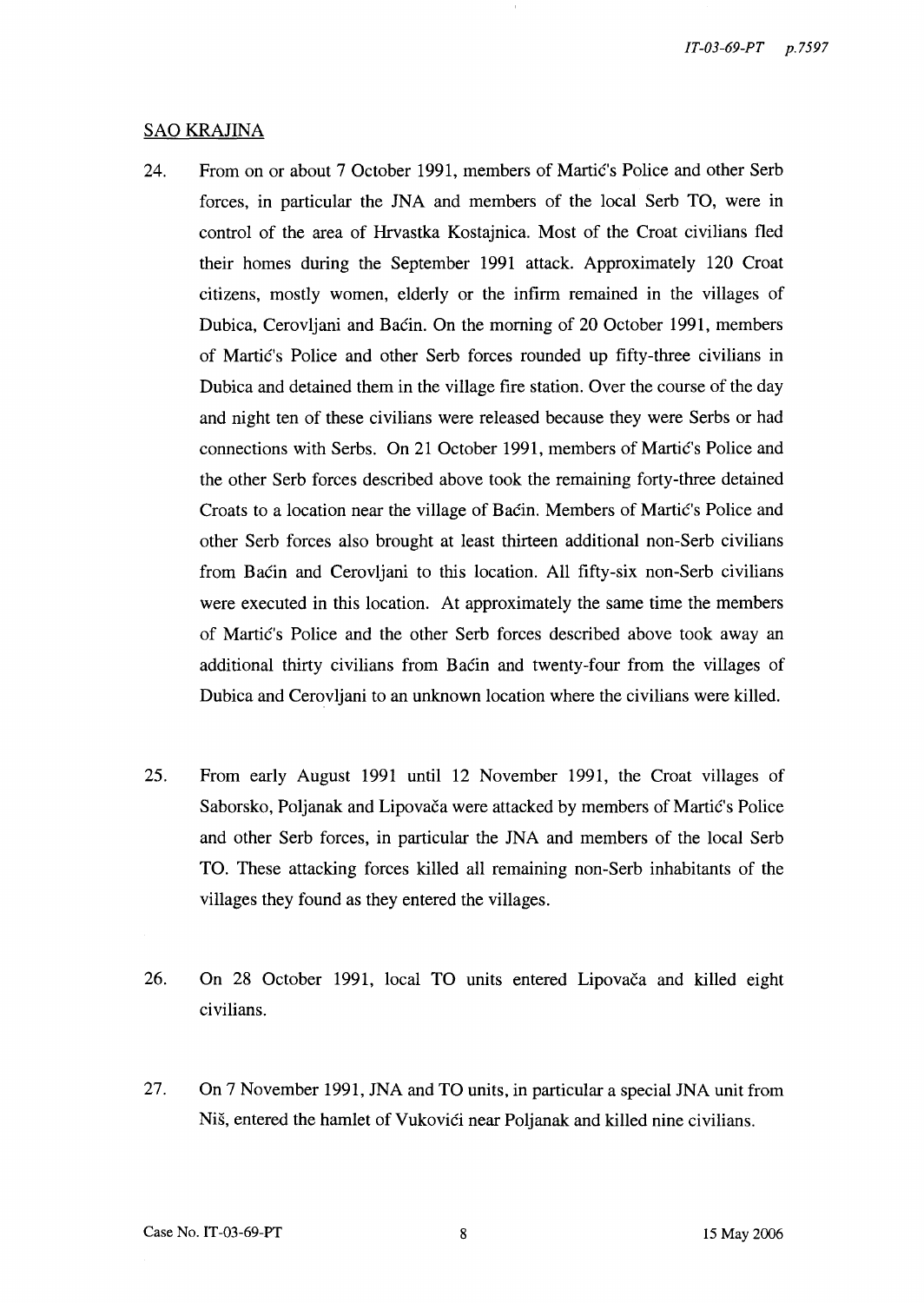- 28. On 12 November 1991, members of Martic's Police and other Serb forces, in particular JNA and TO units, entered the village of Saborsko where they killed at least twenty Croat civilians and razed the village to the ground.
- 29. In November 1991, members of Martic's Police and other Serb forces, in particular JNA and TO units, attacked the village of Skabmja, near Zadar. On 18 November 1991, members of Martic's Police and other Serb forces moved from house to house in Skarbmja and killed at least thirty-eight non-Serb civilians in their homes or in the streets.
- 30. On 19 November 1991, Serb forces attacked Nadin, a neighbour village to Skabmja described above, and killed seven non-Serb civilians.
- 31. Between 18 November 1991 and February 1992, all remaining Croat civilians in Skabmja died. Serb forces killed twenty-six of the remaining elderly and infirm Croat civilians.
- 32. On 21 December 1991, members of Martic's Police and other Serb forces entered the village of Bruska and the hamlet of Marinovic where they killed ten civilians, including nine Croats.

#### SAOSBWS

33. In September and October 1991, Serb TO forces and Militia of the SAO SBWS arrested Croat civilians and kept them in a detention facility in the police building in Dalj. On 21 September 1991, Goran Hadzic and Zeljko Raznatovic visited the detention facility and ordered the release of two of the detainees. Members of the TO of the SAO SBWS led by Zeljko Raznatovic, shot eleven detainees and buried their bodies in a mass grave in the village of Celije.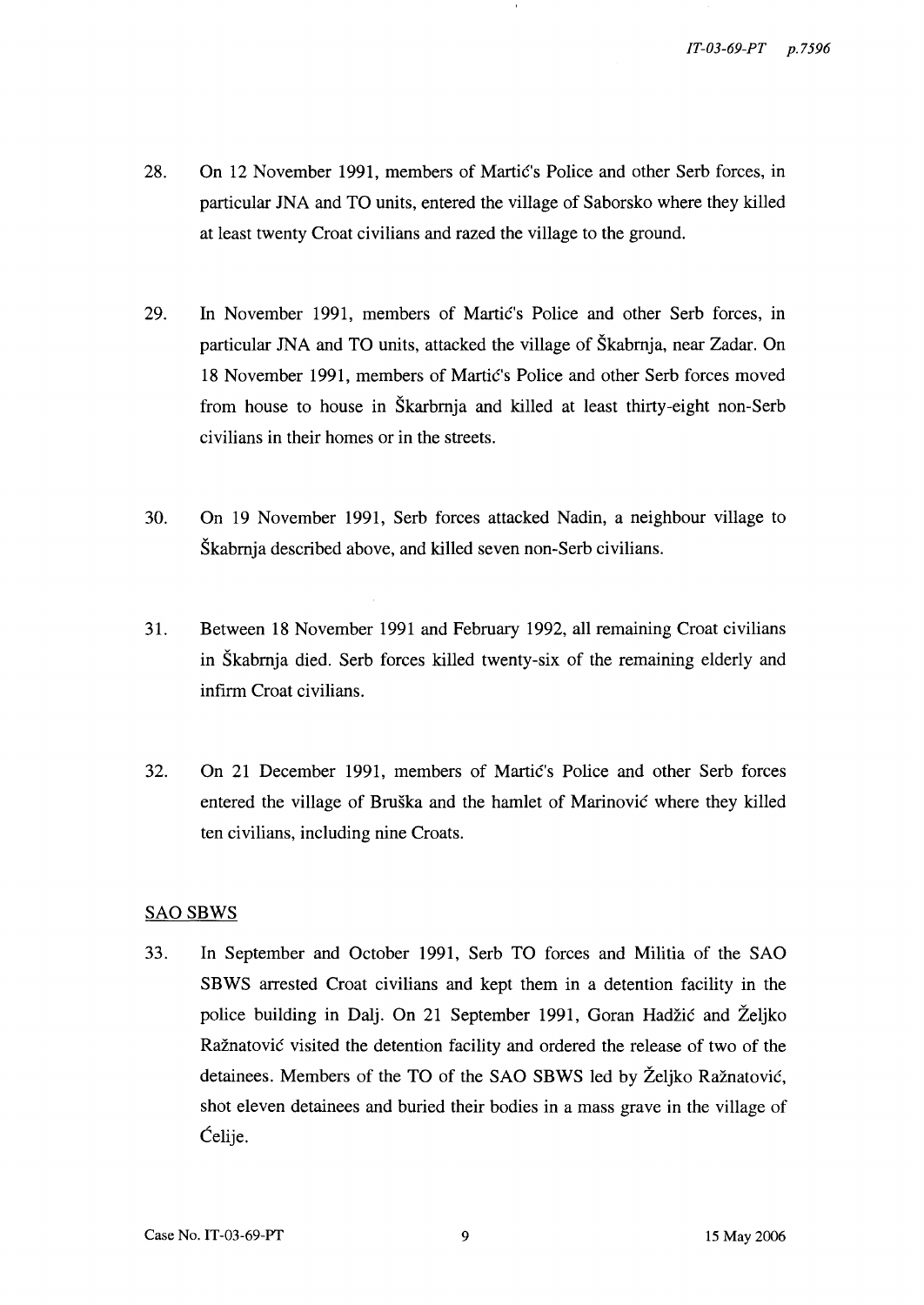- 34. On 4 October 1991, members of the TO of the SAO SBWS led by Zeljko Raznatovic entered the detention facility in the police building in Dalj and shot twenty-eight Croat civilian detainees. The bodies of the victims were then taken from the building and dumped into the nearby Danube River.
- 35. On 9 November 1991, members of the TO of the SAO SBWS led by Zeljko Raznatovic and members of the Militia of the SAO SBWS arrested ethnic Hungarian and Croat civilians in Erdut, Dalj Planina, and Erdut Planina and took them to the training centre of the TO in Erdut where twelve of them were shot dead the following day. Several days after 9 November 1991, members of the Serb National Security (hereinafter "SNB") of the SAO SBWS in cooperation with several members of Arkan's Tigers arrested and executed three civilians, two of them family members of the original Hungarian victims who had inquired about the fate of their relatives. The bodies of eight of the initial twelve victims were buried in the village of Celija and one victim was buried in Daljski Atar. The bodies of the three additional victims were thrown into a well in Borovo. On 3 June 1992, members of the SNB, in co-operation with members of "Arkan's Tigers", arrested Marija Senasi (born 1937), a female family member of the original Hungarian victims who had continued to make inquiries about the fate of her relatives. This woman was subsequently murdered and her body was thrown into an abandoned well in Dalj Planina.
- 36. On 11 November 1991, members of the TO of SAO SBWS, under the command of Zeljko Raznatovic arrested seven non-Serb civilians in the village of Klisa. Two of the detainees who had Serb relatives were released. The remaining five civilians were taken to the TO training centre in Erdut. After their interrogation, the victims were killed and buried in a mass grave in the village of Celije.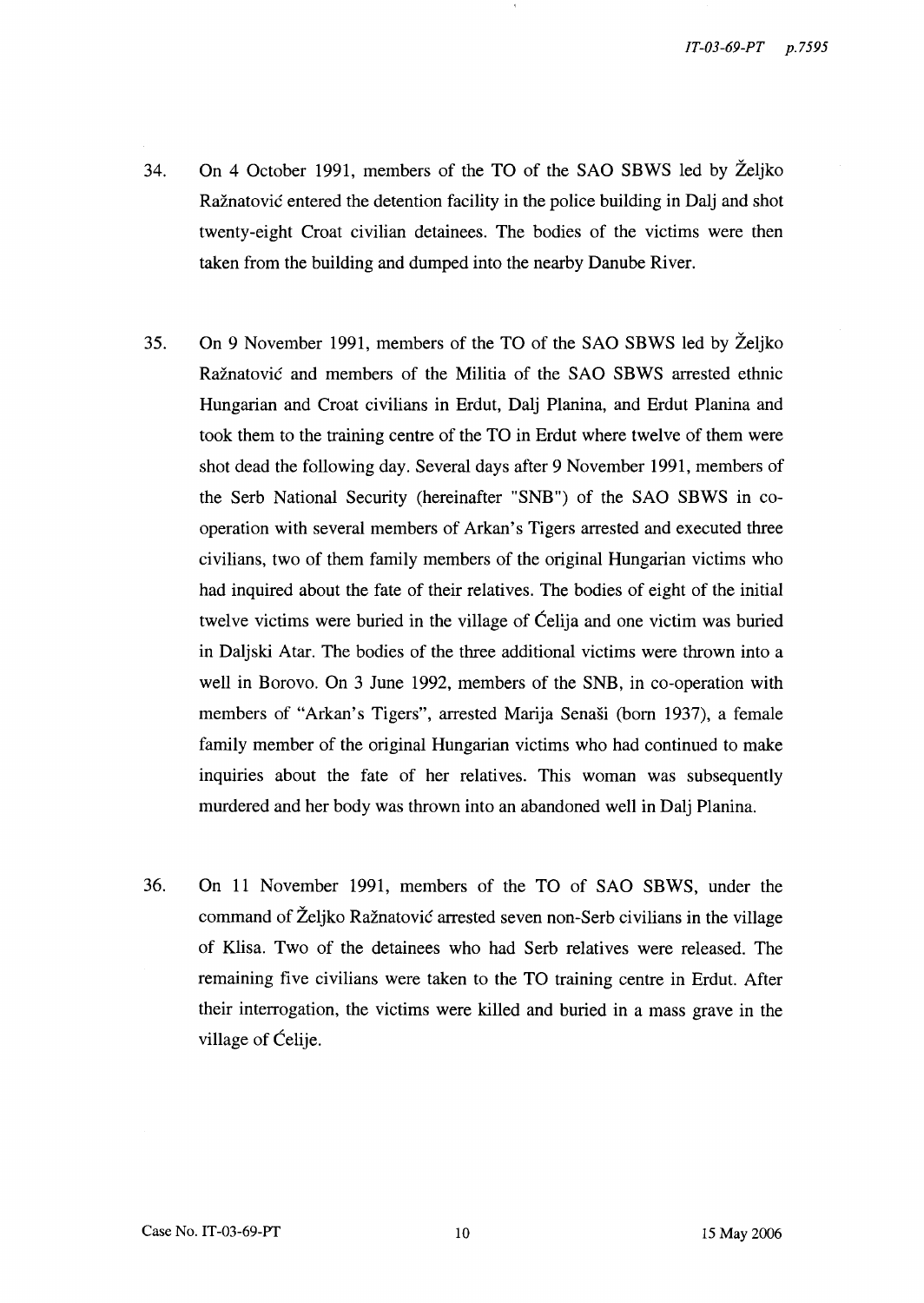- 37. Between 18 and 20 November 1991, after the termination of the military operations in and around Vukovar, the JNA deported thousands of Croat and other non-Serb inhabitants to the territory of the Republic of Serbia. Following a request of Goran Hadzic to retain those non-Serbs who were suspected of participation in the military operations, the JNA transported a large number of inhabitants of Vukovar to the detention facilities in DaIj on or around 20 November 1991. There, Serb TO members selected those suspected of participating in the defence of Vukovar. The selected detainees were interrogated, beaten and tortured. At least thirty-four of these detainees were executed.
- 38. On 10 December 1991, members of the TO of the SAO SBWS led by Zeljko Raznatovic and members of the Militia of the SAO SBWS arrested five non-Serb villagers from Erdut. The victims were taken to the TO training centre in Erdut and subsequently killed. The bodies of three of the victims were later disposed of in a well in Daljski Atar.
- 39. From 22 December 1991 to 25 December 1991, members of the TO of the SAO SBWS led by Zeljko Raznatovic, and members of the Militia of the SAO SBWS arrested seven ethnic Hungarian and Croat civilians in Erdut and took them to the TO training centre in Erdut. On 26 December 1991, they were shot and killed. The bodies of six of the victims were buried in Daljski Atar.
- 40. On 21 February 1992, members of the TO of the SAO SBWS led by Zeljko Raznatovic and members of the Militia of the SAO SBWS arrested four non-Serb civilians in Erdut. All of the victims were interrogated in the Territorial Defence training centre in Erdut and then killed. The bodies of the victims were buried in a mass grave in Daljski Atar.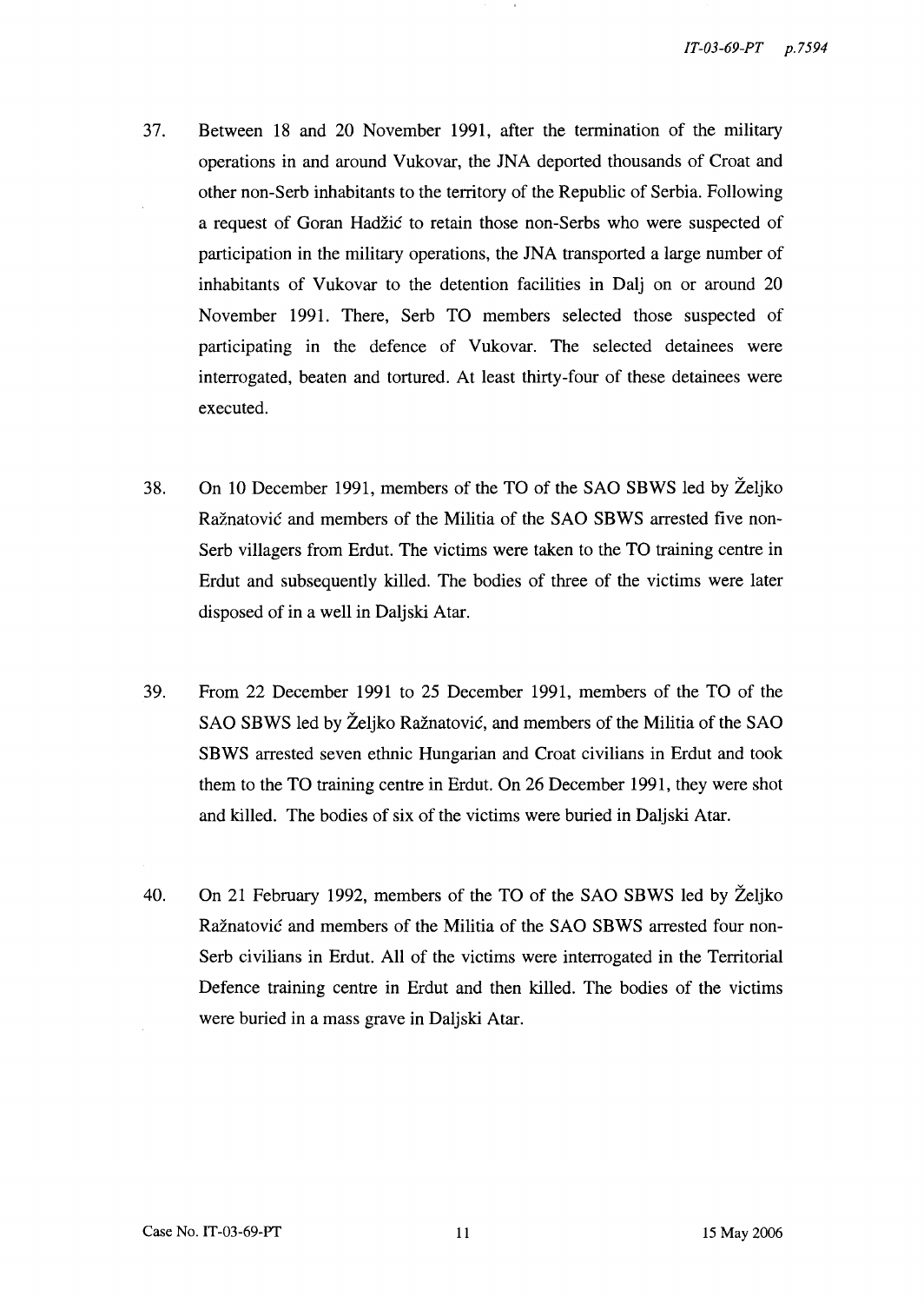#### BOSNIA AND HERZEGOVINA

#### BIJELJINA

- 41. On or about 31 March 1992, acting at the request of local Serb leaders in Bijeljina Zeljko Raznatovic, members of Arkan's Tigers, other Serb forces and special units of the Serbia DB, attacked and took control of the town of Bijeljina.
- 42. In the early days of April 1992, members of Arkan's Tigers and the other special units of the Serbia DB terrorised the civilian population by killing non-Serb civilians.

## BOSANSKI ŠAMAC

- 43. On or about 11 April 1992, special units of the Republic of Serbia DB arrived in Bosanski Samac from the Republic of Serbia at the request of local Bosnian Serb leaders. These special units of the Republic of Serbia DB included Dragan Dordevic, also known as "Cmi" and SrecKo Radovanovic, also known as "Debeli", and Slobodan Miljkovic, also known as "Lugar".
- 44. On 17 April 1992, Serb forces, including the special units of the Republic of Serbia DB and local forces who had been trained by members of the special units of the Republic of Serbia DB, attacked and took control over the town of Bosanki Samac.
- 45. Beginning with the attack of Bosanski Samac on 17 April 1992, Serb forces, including special units of the Republic of Serbia DB, detained non-Serb civilians at or near the Bosanski Samac police headquarters (hereinafter SUP) and TO buildings. On several occasions from 17 April 1992 and 31 July 1992 members of the special units of the Republic of Serbia DB beat the non-Serb detainees.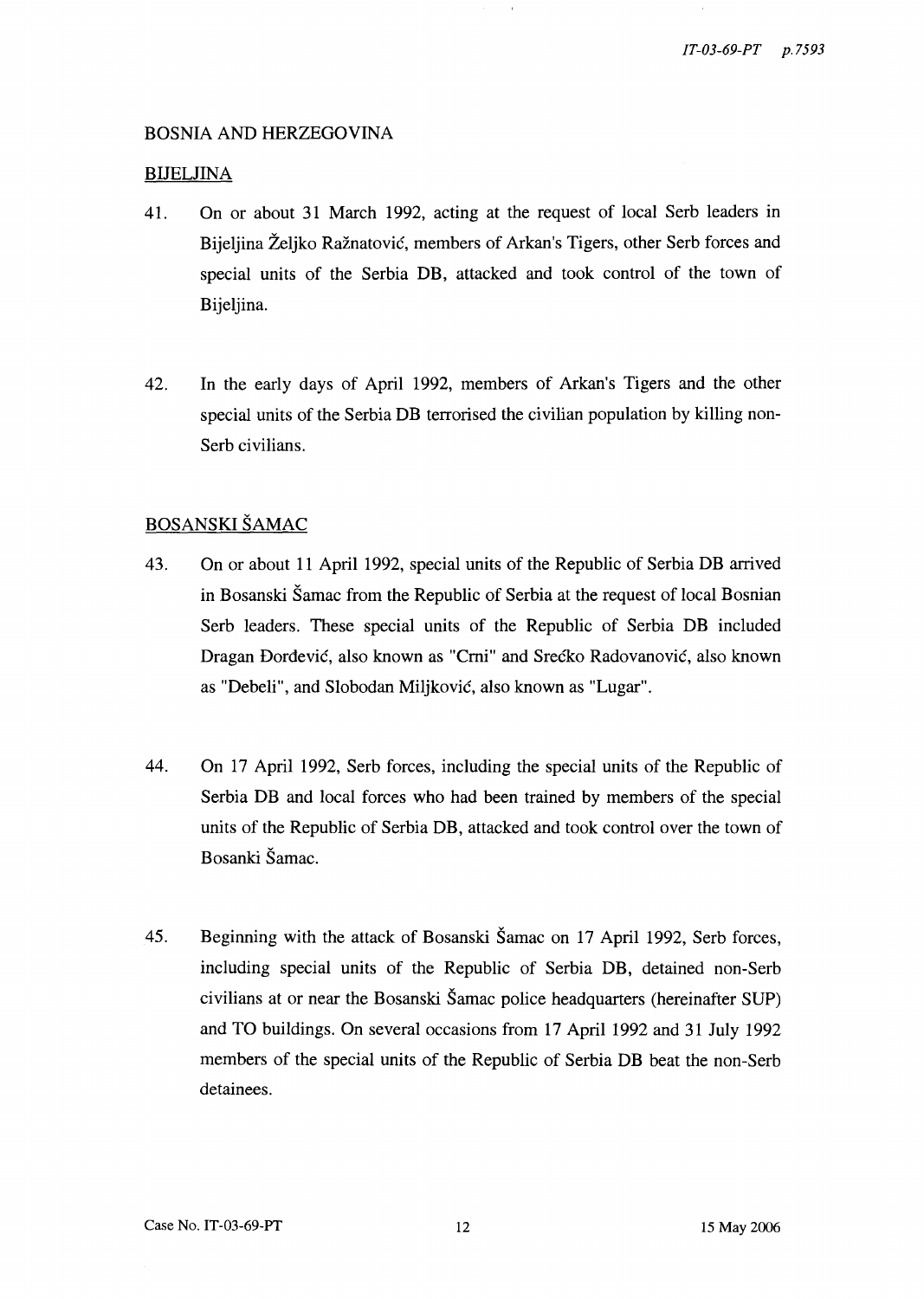- 46. On or about 27 April 1992 Slobodan Miljkovic beat several detainees held in the TO building and killed Anto Brandic, also known as "Dikan" by beating him repeatedly with a wooden club and then shooting him.
- 47. On or about 6 May 1992, approximately 50 Bosnian Croat and Bosnian Muslim detainees who had been detained at the Bosanski Samac TO building were moved by the Serb authorities to an agricultural building in the nearby village of Crkvina (hereinafter referred to as "Crkvina"). On or about 7 May 1992, Slobodan Miljkovic and Dragan Dordevic with other members of the special units of the Republic of Serbia DB went to Crkvina. They beat the non-Serb detainees and shot and killed at least sixteen of the non-Serb civilian detainees.

#### DOBOJ

- 48. Special units of the Republic of Serbia DB established a training centre for local Serb forces at Mt. Ozren in the municipality of Doboj in early 1992.
- 49. On or about the night of 2 May 1992, the take-over of Doboj began when Serb forces, including special units of the Republic of Serbia DB, attacked and took control of the undefended town. Over the next few weeks Serb forces attacked different towns and villages in the municipality.
- 50. Beginning with the attack Serb forces on the night of 2 May 1992, Serb forces, including special units of the Republic of Serbia DB, detained non-Serb civilians in several locations in Doboj. Members of the special units of the Republic of Serbia DB entered these facilities and killed detainees.
- 51. On or about July 12, 1992, Serb forces, including special units of the Republic of Serbia DB, used non-Serb detainees as human shields and approximately twenty-seven civilians were killed.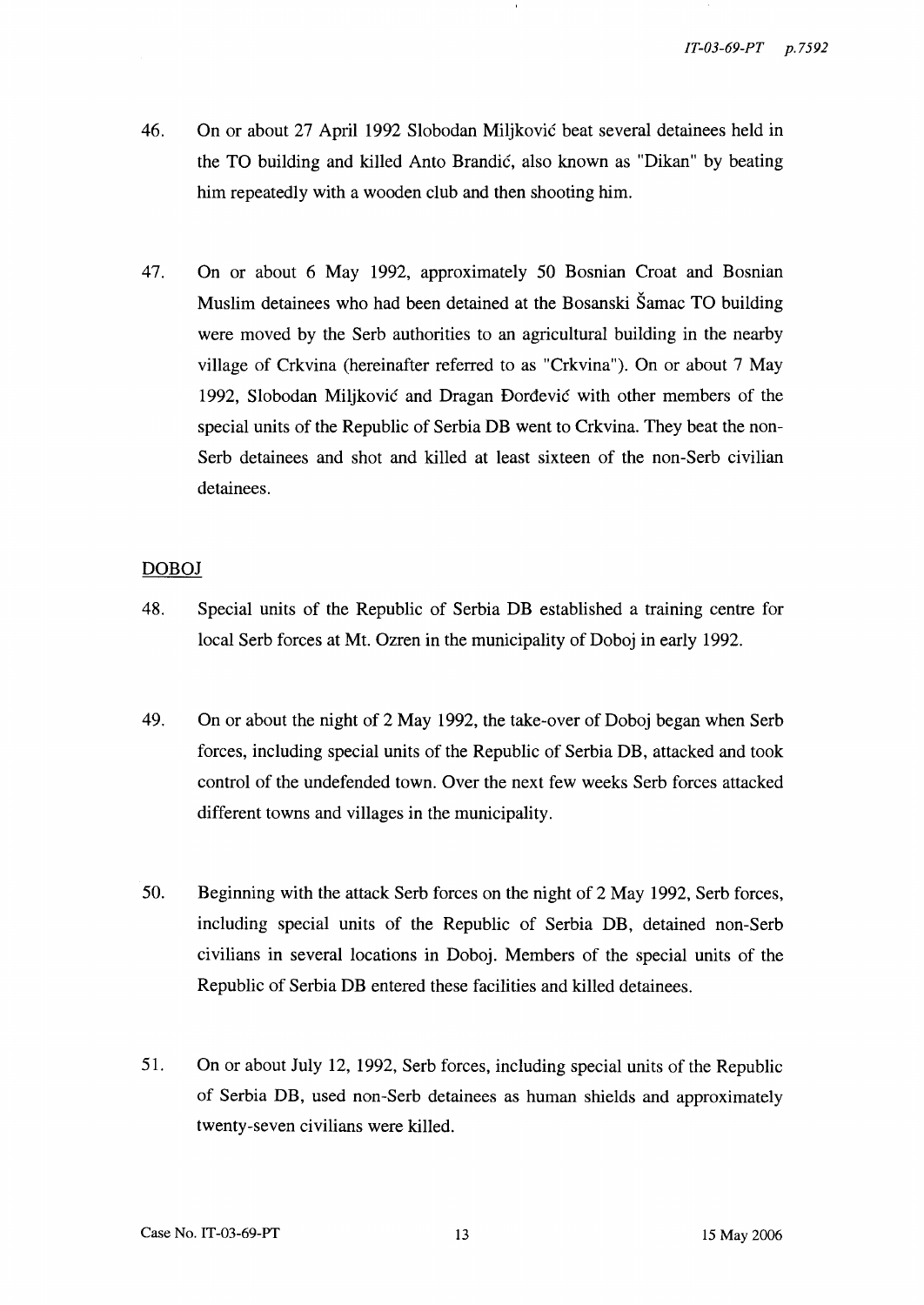#### **SANSKI MOST**

- 52. In September 1995, Zeljko Raznatovic and members of Arkan's Tigers, arrived in Sanski Most at the request of local Bosnian Serb leaders.
- 53. On or about 20 September 1995, members of Arkan's Tigers took twelve non-Serb men from various locations in Sanski Most and transported them in a truck to a site approximately five kilometres from Sanski Most, in the village of Trnova. At this location eleven of the men were executed and the twelfth man was shot and seriously wounded.
- 54. On or about 21 September 1995, a group of non-Serb civilians were forcibly taken to Sasina. In Sasina, the non-Serb civilians were removed from the vehicles at the western base of the hill near the village church. At this spot, members of Arkan's Tigers shot the group, killing approximately sixty-five non-Serb detainees.

#### SREBRENICA/TRNOVO

#### Background facts

- 55. On 8 March 1995, Karadzic, as the Supreme Commander of the VRS, issued Operational Directive 7, which ordered the Drina Corps of the VRS, in furtherance of two of the "six strategic objectives" adopted at the  $16<sup>th</sup>$  session of the Bosnian Serb Assembly on 12 May 1992, to "By planned and wellthought-out combat operations create an unbearable situation of total insecurity with no hope of further survival or life for the inhabitants of Srebrenica...".
- 56. On 6 July 1995, the VRS and other Bosnia Serb forces under the command and control of General Ratko Mladic attacked the Srebrenica enclave. On 11 July 1995 Mladic and VRS and other Bosnian Serb forces under his command and control entered Srebrenica. Between 12 July and about 20 July 1995,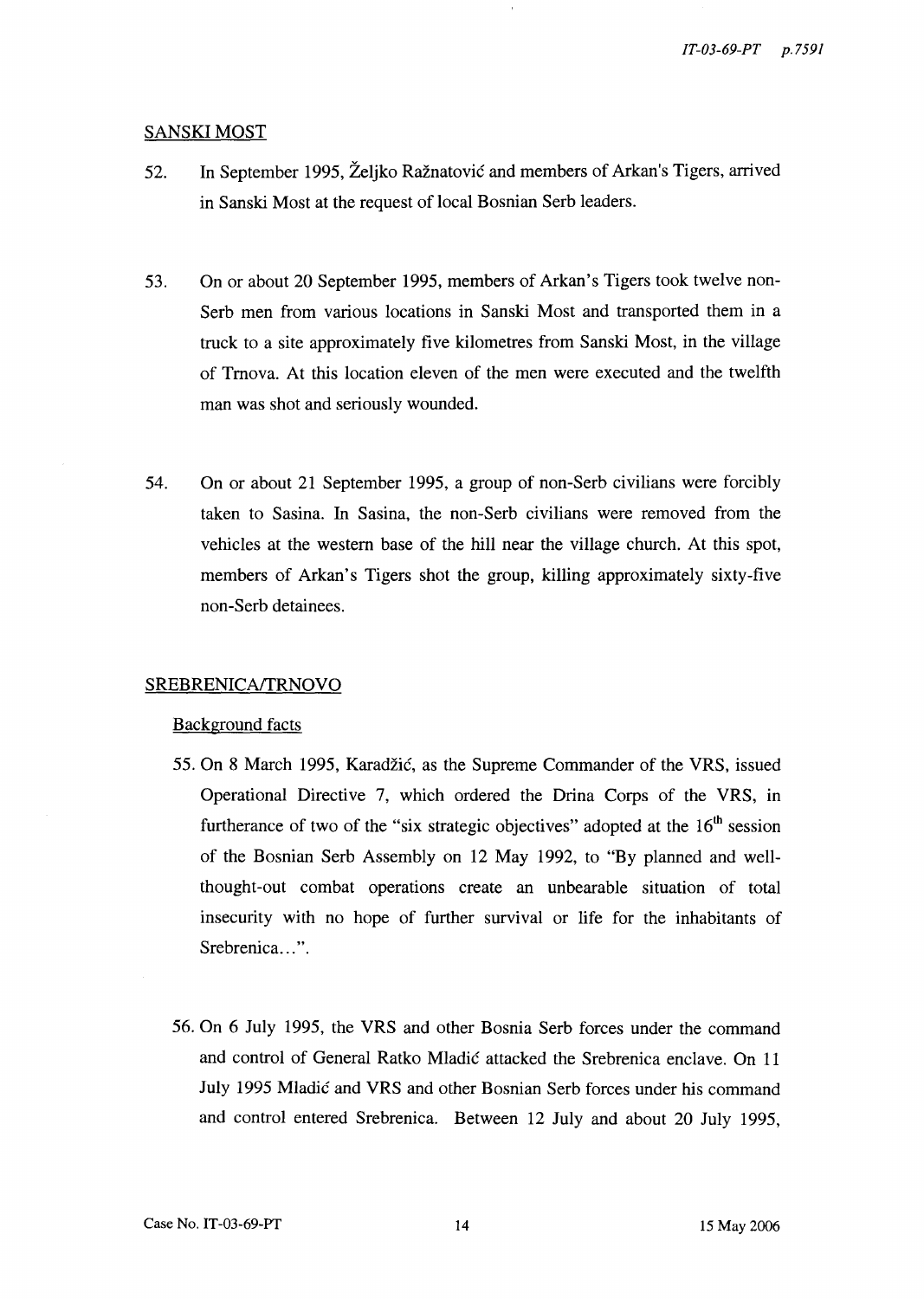thousands of Bosnian Muslim men and boys were captured by, or surrendered to, Bosnian Serb forces under the command and control of General Ratko Mladic.

#### Murders at Trnovo

- 57. In June 1995 **Jovica STANISIC** and **Franko SIMATOVIC** ordered the Scorpions, a special unit of the Serbian DB, to travel from their base in Deletovci in Croatia, to Serb controlled territory near Sarajevo. The Scorpions arrived in BiH in early July 1995 and based themselves in the village of Trnovo, under Treskavica Mountain, near Sarejevo.
- 58. Between about 12 July and about 25 July 1995, some prisoners captured by Bosnian Serb forces after the fall of the Srebrenica enclave were taken to the base of the Scorpions at Trnovo. On the orders of Slobodan Medic (Boca) members of the Scorpions took six of these prisoners by truck to a secluded rural area at Godinjske Bare, several kilometres from their base, where they murdered the prisoners by shooting them. Acting on Medic's orders, members of the Scorpions videotaped the murders.
- 59. The murders of these six prisoners were committed either as part of the joint criminal enterprise described in paragraphs 8 to 14 of this indictment, or alternatively, as the natural or foreseeable consequences of that joint criminal enterprise.

#### ZVORNIK

60. On or about 8 April 1992, Serb forces, including Zeljko Raznatovic, members of Arkan's Tigers and other special units of the Serbia DB, attacked and took control of Zvornik. During this attack approximately 20 non-Serb civilians were killed in Zvornik.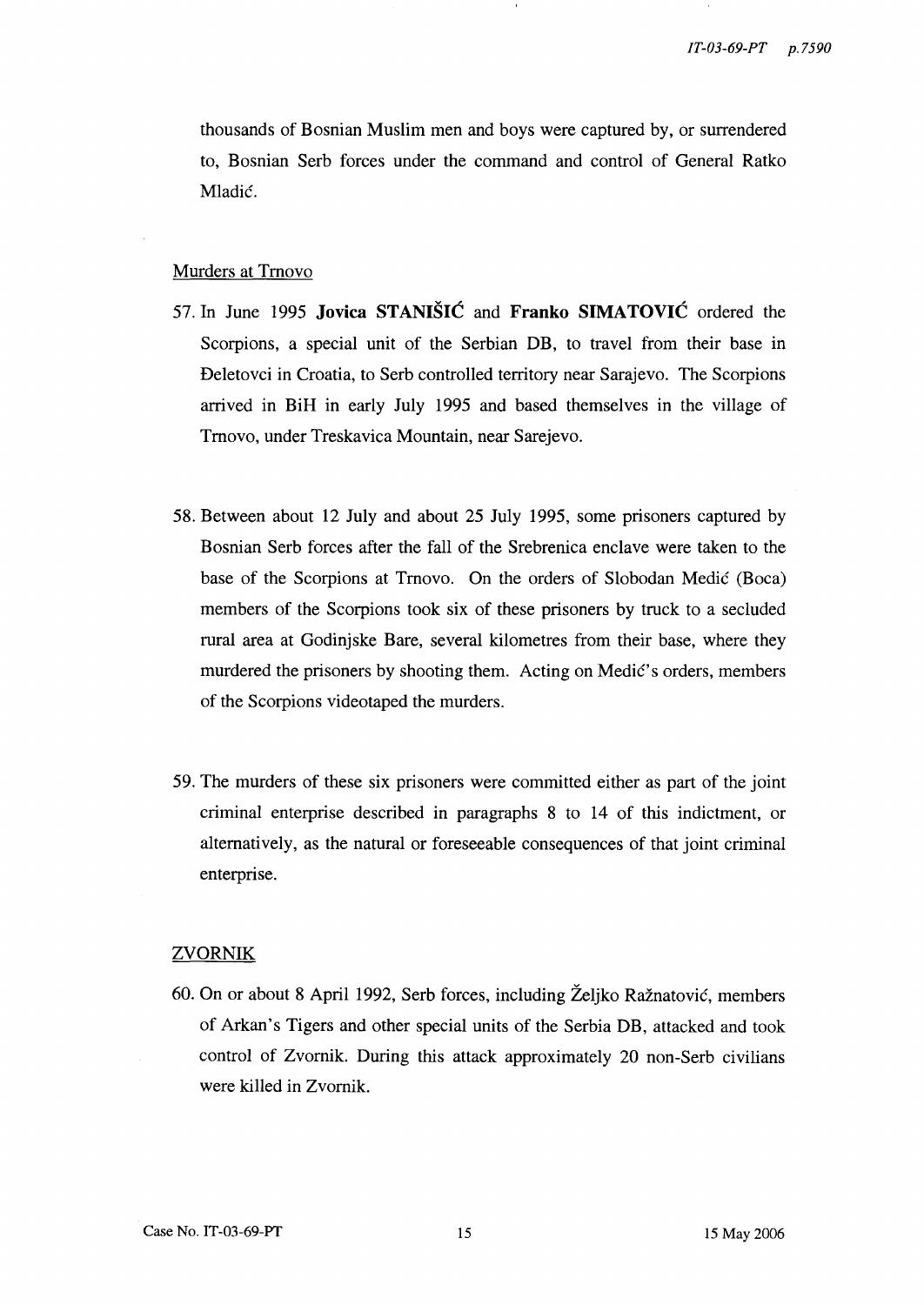61. By these acts and omissions, Jovica STANISIC and Franko SIMATOVIC acting alone or in concert with members of the joint criminal enterprise, planned, ordered, committed or otherwise aided and abetted the planning, preparation or execution of:

COUNT 2: MURDER, a CRIME AGAINST HUMANITY, punishable under Articles 5(a) and 7(1) of the Statute of the Tribunal.

COUNT 3: MURDER, a VIOLATION OF THE LAWS OR CUSTOMS OF **WAR**, as recognised by Common Article  $3(1)(a)$  of the Geneva Conventions of 1949, punishable under Articles 3 and 7(1) of the Statute of the Tribunal.

# COUNTS 4 AND 5 DEPORTATION AND INHUMANE ACTS (FORCIBLE TRANSFERS)

- 62. From on or about May 1991 until 31 December 1995 Jovica STANISIC and Franko SIMATOVIĆ acting alone or in concert with members of the joint criminal enterprise, planned, committed or otherwise aided and abetted the planning, preparation or execution of the unlawful forcible transfer or deportation of thousands of Croats, Bosnian Muslims, Bosnian Croats and other non-Serb civilians from their legal domiciles in the SAG Krajina, SAG SBWS and territories of BiH in the municipalities of Bijeljina, Bosanski Samac, Doboj, Sanski Most, and Zvomik to other countries or other areas outside their home municipalities.
- 63. By these acts and omissions, Jovica STANIŠIĆ and Franko SIMATOVIĆ acting alone or in concert with members of the joint criminal enterprise, planned, ordered, committed or otherwise aided and abetted the planning, preparation or execution of: